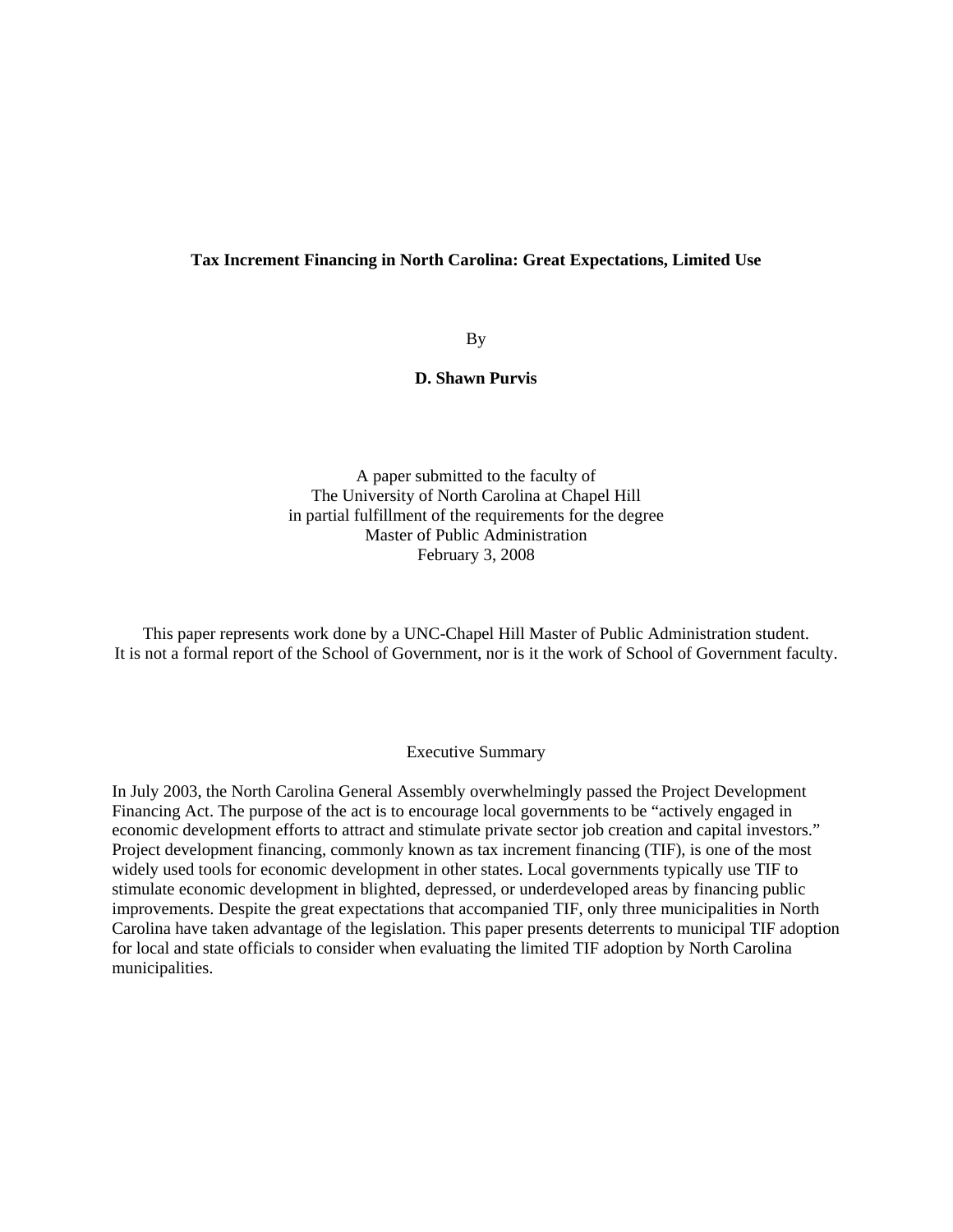#### **Introduction**

On July 19, 2003, The North Carolina Senate passed Senate Bill 725 by a vote of 42 to 2. North Carolina voters then approved the bill on November 2, 2004. Several groups supported the bill including the League of Municipalities in response to its members, the Association of County Commissioners, and the Economic Developers Association.<sup>[1](#page-6-0)</sup> The name of the bill was the Project Development Financing Act. Project development financing is more commonly known as tax increment financing (TIF). The General Assembly passed TIF legislation on two previous occasions in 1982 and 1993, but the legislation failed to gain voter approval in a referendum.<sup>[2](#page-6-1)</sup> The purpose of the bill was to encourage local governments to be "actively engaged in economic development efforts to attract and stimulate private sector job creations and capital investors."<sup>[3](#page-6-1)</sup> In the bill, the General Assembly acknowledges the success of TIF in other states and its ability to make North Carolina more competitive in attracting private jobs and investment.<sup>[4](#page-6-1)</sup> With the passing of the Project Development Financing Act, North Carolina became the 49<sup>th</sup> state to permit the use of TIF. $5$ 

Tax increment financing is one of the most widely used tools for economic development in other states.<sup>[6](#page-6-1)</sup> Local governments typically use TIF to stimulate economic development in blighted, depressed, or underdeveloped areas by financing public investment or infrastructure improvements.<sup>[7](#page-6-1)</sup> A TIF project begins by designating an area as a TIF district and determining a base property value. The base valuation is set for a specific number of years, during which time public and private investments should improve the property. The increase in value over the base valuation is the increment. Local governments continue to accrue taxes levied on the base valuation for normal operations. Additional taxes levied on the increment are for the repayment of debt service or other qualifying needs associated with the TIF. At the end of the specified time, all debt associated with the TIF is amortized and all tax revenues can be used at the discretion of the local government (Appendix A). A successful TIF project is dependent upon an increase in the property value of the designated district. The inherent risk in TIF is the assumption that property values will increase enough to repay the associated debt. Despite the risk, many local governments in other states have used TIF for a variety of projects including parking decks, conventions centers, and mixed-use developments.<sup>[8](#page-6-1)</sup>

The beginnings of TIF trace back to 1952 in California. Local governments in California developed TIF as a way to offset dwindling federal and state funding.<sup>[9](#page-6-1)</sup> By the 1970s, TIF had become a popular tool throughout the country. For many cities, TIF is the primary source of financing. The city of Chicago, which has over 150 TIF districts, has used TIF so frequently that Mayor Richard Daley has called it "the only game in town."[10](#page-6-1) Despite its frequent use nationally and initial support in North Carolina, few local governments in North Carolina have used TIF. To date, the Local Government Commission (LGC) has approved only the following three TIF projects: Roanoke Rapids, Woodfin<sup>[11](#page-6-1)</sup>, and Kannapolis.<sup>[12](#page-6-1)</sup> The purpose of this paper is to identify reasons why more municipalities are not pursuing the use of TIF. Municipal leaders can consider these reasons as they evaluate the possibility of using TIF in their municipality. The findings also are relevant for state legislators to consider as they evaluate the possibility of amending current TIF legislation to facilitate future TIF projects.

## **Literature on Tax Increment Financing**

Academic literature on TIF tends to focus on the following topics: fiscal feasibility, effects on economic development, effects on multiple jurisdictions, and adoption indicators. It also is clear from the literature that a lag effect exists between the adoption of TIF legislation and frequent municipal use.<sup>[13](#page-6-1)</sup> Once municipalities begin adopting TIF, however, they use it regularly and nearby municipalities tend to adopt TIF as well. $^{14}$  $^{14}$  $^{14}$ 

The previous research on municipal adoption indicators is most relevant to this study. Some of the earliest research on TIF attempted to identify reasons for municipal adoption. Despite the amount of literature devoted to adoption indicators, inconsistencies exist for some variables. There is a consensus that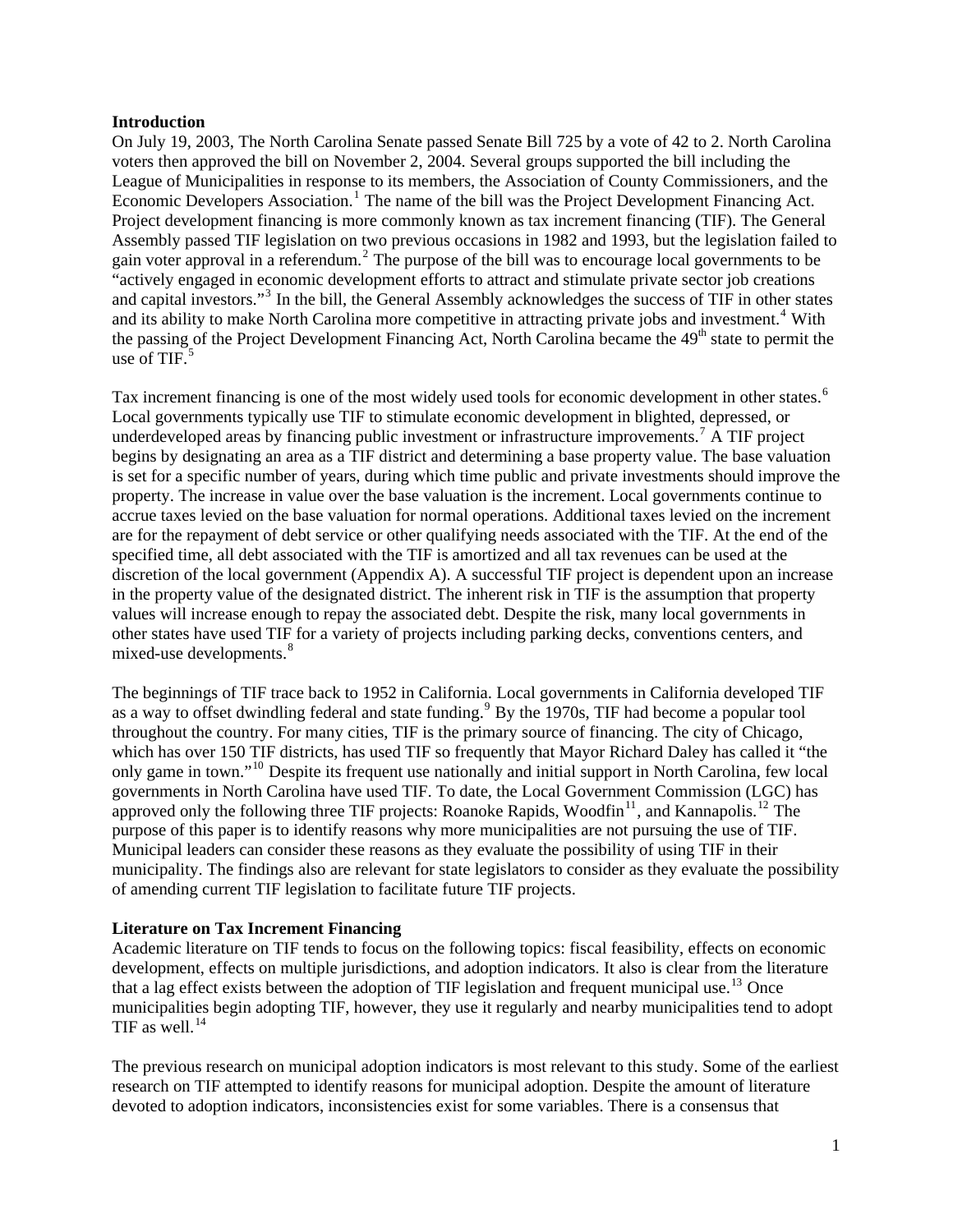increasing populations,<sup>[15](#page-6-1)</sup> low residential tax share,<sup>[16](#page-6-1)</sup> and reduced state funding per capita<sup>[17](#page-6-1)</sup> encourage TIF adoption. Joyce Man suggests that political attractiveness is a determinant of municipal adoption because the self-financing nature of TIF does not warrant an increase in tax rates.<sup>[18](#page-6-1)</sup> Separate studies have identified property tax rate<sup>[19](#page-6-1)</sup> and per capita income<sup>[20](#page-6-1)</sup> as having both significant and insignificant influences on TIF adoption. Ironically, existing studies have not revealed blight as a significant influence on municipal adoption despite the fact literature commonly identifies TIF as a tool to combat blight.<sup>[21](#page-6-1)</sup>

Currently, a gap exists between identifying TIF adoption indicators and factors that deter the use of TIF. This study begins to fill that gap in North Carolina by building off an earlier study conducted by the University of North Carolina at Charlotte Urban Institute (UNC-Charlotte). The study attempted to evaluate factors that influence TIF feasibility to prepare the Charlotte region to use  $\text{TIF.}^{22}$  $\text{TIF.}^{22}$  $\text{TIF.}^{22}$  A survey conducted in March 2006 identified several potential barriers to TIF including the public perception of TIF, the TIF creation process, and the availability of other financing alternatives. Only twenty-nine percent of respondents identified public perception as a serious barrier and twenty-five percent identified alternative financing options as a serious barrier. Thirty-seven percent of respondents considered the TIF creation process a serious barrier. Other barriers respondents considered serious were lack of TIF knowledge (30 percent), lack of large projects (31 percent), and working with other governments (11 percent). It is important to note that out of 107 respondents only forty-four were municipalities. The percentages include municipalities, counties, and councils of government. Municipalities were not the sole focus of the UNC-Charlotte study. The focus of this study is municipal use of TIF throughout the state of North Carolina and, therefore, some findings differed from the UNC-Charlotte study.

## **Research Design**

This study focuses on municipal TIF use because much of the existing literature also tends to focus on municipal TIF use. This may be because TIF commonly addresses typical urban problems and many states only permit municipalities to use TIF.<sup>[23](#page-6-1)</sup>

Research for this capstone consisted of two phases. The initial phase was an online survey conducted through the North Carolina League of Municipalities (NCLM) (Appendix B). The survey was a selection tool used to create an interview pool by identifying municipalities considering the use of TIF. The study is based on the notion that these municipalities would have more experience with TIF and would have encountered potential deterrents to implementing TIF. Twenty municipalities reported they were considering using TIF. Although the survey was a selection tool, the respondents were representative of North Carolina municipalities in terms of population and geography. Of the ninety-two responding municipalities, seventy-one percent had populations under ten thousand, thirteen percent had populations between ten thousand and twenty-five thousand, and sixteen percent had over twenty-five thousand. Geographically, twenty-four percent were from eastern North Carolina, fifty-six percent were from the piedmont, and twenty percent were from the western part of the state.

The second phase of the research was semi-structured interviews with eighteen municipalities considering TIF and four not currently considering TIF, but who had started TIF research or had internal discussions about TIF (Appendix C). Each municipality identified the most appropriate person to discuss TIF in the interviews. Fourteen managers or administrators, two finance directors, three economic development directors, two assistant managers, and one senior management analyst participated in the interviews. The interview sample also included municipalities varying in size and geography. Thirteen of the municipalities had populations over twenty-five thousand, while four had populations between ten thousand and twenty-five thousand, and five had populations under ten thousand. Geographically, six were from eastern North Carolina, fourteen were from the piedmont, and two were from the western part of the state. The interviews were used for deductive and inductive analyses to identify common deterrents to municipal TIF adoption.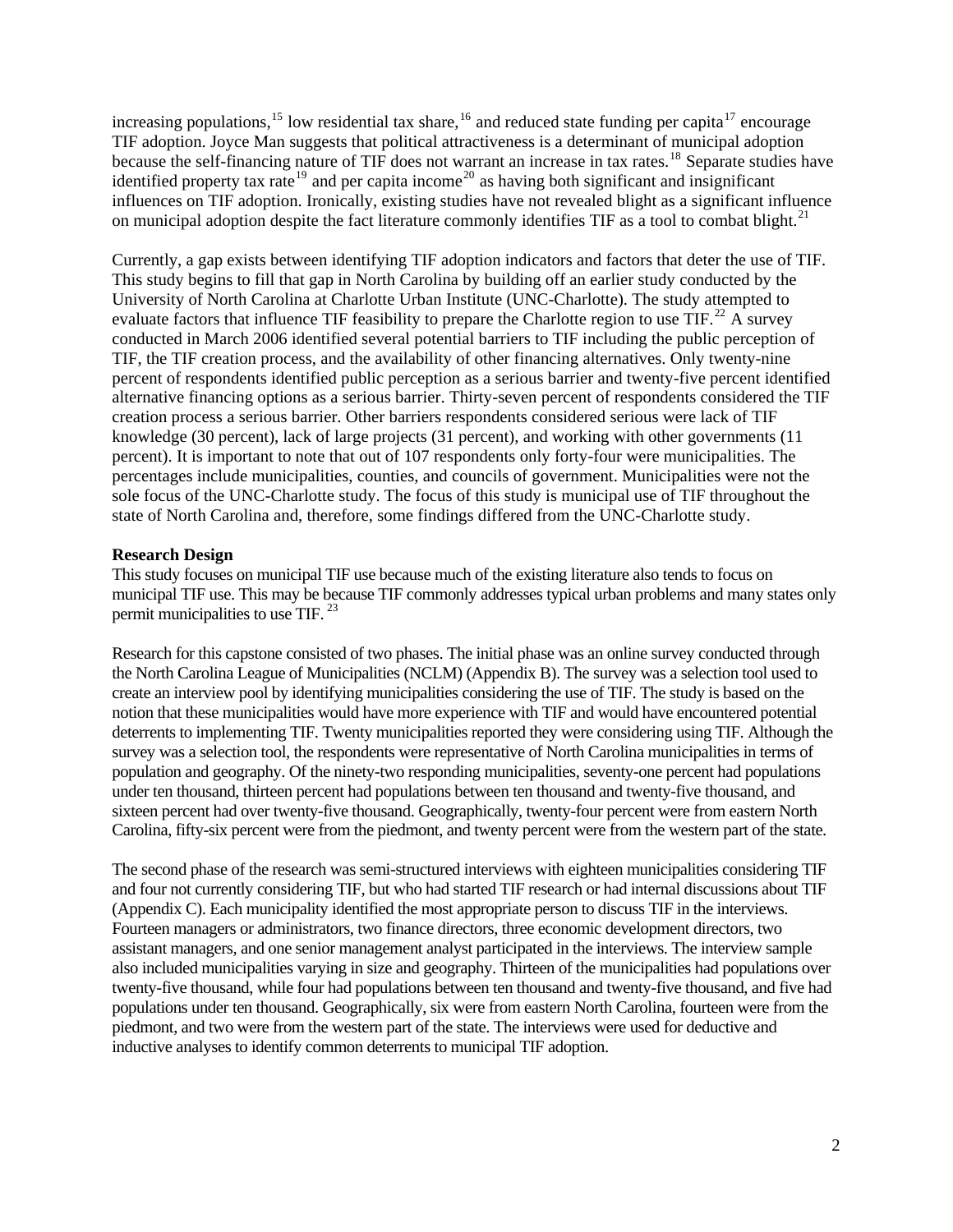#### **Findings**

*Process Complexity.* Of all the deterrents to TIF use, municipalities most frequently cited the complexity of the TIF process. The UNC-Charlotte survey also identified "the complicated and lengthy qualification process required for TIF" as the most serious barrier to TIF adoption. The North Carolina statutes require municipalities to1) define a development financing district, 2) establish a development financing plan, 3) complete an LGC application for approval, 4) determine the base valuation of the district, and 5) establish a revenue increment fund.<sup>[24](#page-6-1)</sup> The first three steps include other steps and complex calculations required by the LGC to ensure the feasibility of the proposed TIF project. Municipalities admitted they do not have the staffing capacity to commit the necessary time and staff needed to prepare a TIF proposal. Only four other states require municipalities to receive approval from a state agency or commission.<sup>[25](#page-6-1)</sup> TIF is not as prevalent in these states, except Illinois, as it is in those without the requirement for higher approval.

*Project Scale.* The second most frequently mentioned deterrent of TIF was identifying an appropriate project. Municipalities typically defined appropriate as meaning a large enough project to make TIF a feasible option. Three municipalities initiated conversations with the LGC about potential projects. In each instance, the LGC responded that the projects were not large enough to support TIF. Two smaller municipalities mentioned that although they would like to use TIF and had identified potential projects, they would not be able to move forward with TIF because the projects were too small. Several larger municipalities also responded that project size was an obstacle because they currently did not have any large projects the LGC considered suitable for TIF. The UNC-Charlotte study from 2006 also identified lack of appropriate projects as a deterrent. Municipalities may have an easier time identifying appropriate projects if TIF use becomes more frequent in North Carolina.

*Negative Perception.* Municipalities identified two negative perceptions of TIF as deterrents to its use. First, a popular view of TIF is simply as another incentive for business. Several municipalities indicated that anti-incentive cultures exist in their communities. Managers commented that trying to persuade elected officials to consider TIF is difficult if the municipality is not accustomed to providing incentives for economic development. Both small and large municipalities identified a negative public perception of tax incentives as a deterrent to using TIF. Second, the mixed-success of TIF in North Carolina has created a negative perception of TIF capability. Despite TIF success in other states, North Carolina municipalities are hesitant to use TIF until projects that are more successful exist in the state. One manager commented, "I want to see TIF work before we use it." Several municipalities indicated that proposing TIF to elected boards currently is not feasible because elected officials are hesitant to use TIF due to negative publicity. This negative perception of TIF could diminish its political attractiveness, an identified incentive for adopting TIF.

*County Notification.* Existing literature cites the need for approval from an affected taxing district as the most restrictive law regarding TIF.[26](#page-6-1) In North Carolina, however, a municipal TIF district does not affect the ability of counties to levy taxes in the district unless the county pledges its tax levy to the project. Despite the fact that municipalities can create TIF districts without affecting county tax revenues, municipalities must still notify counties of their intent to establish a TIF district. The county then has twenty-eight days to deny the project. If the county does not respond in the allotted time, the municipality may proceed with the TIF project.<sup>[27](#page-6-1)</sup> The UNC-Charlotte survey did not identify having to give counties the option to deny the project as a barrier to adoption. This study, however, found county collaboration as a primary deterrent to TIF. Seven municipalities expressed concern about needing county approval. One municipality commented, "We would have a hard time getting the county to approve a TIF if we wanted to do one." There appears to be doubt, especially among large municipalities, that counties will be willing to allow municipalities to create a TIF district.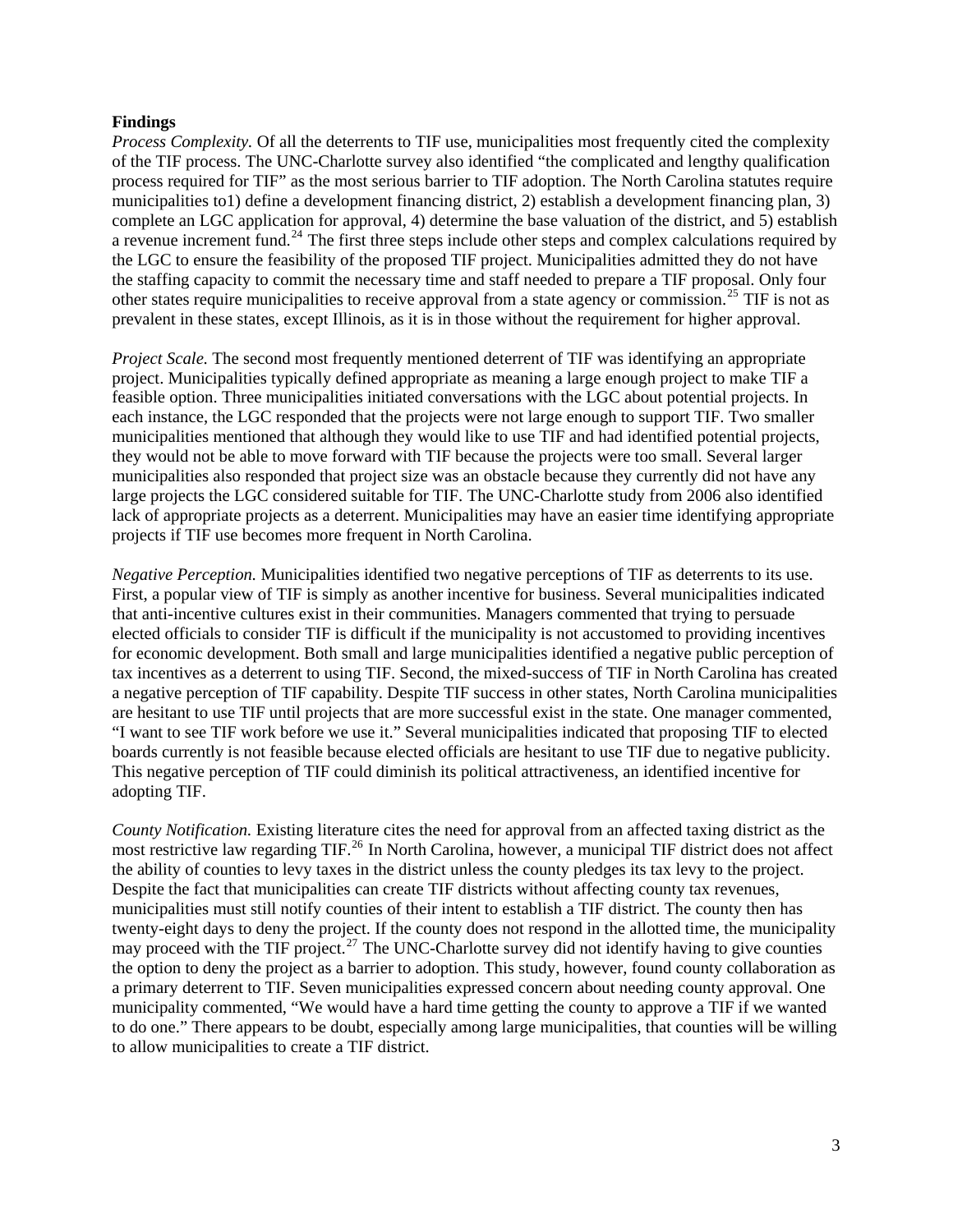*County Collaboration.* Small municipalities also expressed concern about county collaboration, but for a different reason. Several small municipalities commented that to use TIF, the county would have to participate in order to provide enough financing. A joint TIF would involve an inter-local agreement in which the county and municipality would pledge their respective tax levies on the expected increment to secure debt. The concern the small municipalities have is convincing the counties to participate in TIF projects. One municipality commented that persuading a county to participate would require them to educate the county commissioners about the TIF project, something that would "take some time and be hard to do."

*Education.* The fact that education remains a major deterrent to TIF after nearly five years demonstrates the complexity of TIF and replicates the learning curve experienced in other states. The NCLM survey indicated only fifty-five percent of the responding municipalities have at least a basic familiarity with TIF, and the UNC-Charlotte study from 2006 indicated education as a major concern among local governments. Although other states have used TIF regularly for decades and North Carolina has permitted TIF since 2004, municipalities still identify education as a barrier to TIF. "Helping elected officials understand how TIF works is one of the hardest things to do," was one of several comments made regarding TIF familiarity during interviews. One manager identified education as the most difficult obstacle to overcome in implementing TIF. He said trying to educate staff, elected officials, and citizens about a TIF project was extremely time consuming and difficult. Other municipalities commented that educating staff was difficult, but the education component became even more challenging when the city had to educate the county as well. All but three municipalities indicated they would need to hire a consultant to use TIF because they did not have adequate knowledge of TIF among their own staff.

The limited understanding of TIF in North Carolina is understandable. TIF has not yet become a common tool in North Carolina. The adoption lag experienced in other states predicts that familiarity with TIF may not increase until more municipalities begin adopting TIF regularly. Although lack of education is a deterrent to TIF use, municipalities are attempting to overcome this obstacle. Every municipality interviewed responded that there had been some TIF research or discussion among staff. To help educate elected officials, some municipalities have invited consultants to speak at council meetings while others have taken elected officials and staff to other states to view TIF projects.

*Public-Private Partnership.* Advocates of TIF claim that it encourages public-private partnerships.<sup>[28](#page-6-1)</sup> For a TIF project to be successful, it needs adequate private investment to promote development and increase property values. Municipalities of all sizes acknowledged the need for public-private partnerships for an effective TIF project, but they also reported that identifying and developing these partnerships is something they have difficulty accomplishing. Smaller municipalities indicated that they did not have adequate staff or time to seek out and develop the necessary private interests. One small municipality remarked, "We are a small town. We have an abandoned mill downtown that would be perfect for redevelopment with TIF, but what private investor is going to come here for economic development?" Other small municipalities shared this same concern. The few large municipalities that identified this deterrent claimed developing such partnerships is difficult because their municipalities are not economically attractive compared to other large cities in the state.

Because of the public-private partnership deterrent, several of the same municipalities remarked that if they could establish a district and issue debt to make improvements without the initial private commitment, they could increase private interest. The LGC requires municipalities to submit a development financing plan, which includes proposed public and private development, before it will approve a TIF project. Although several municipalities mentioned wanting to use TIF with a "build it and they will come" mindset, it is unlikely the requirements will change. The risk involved in TIF is already greater than other financing options. This would only increase the risk.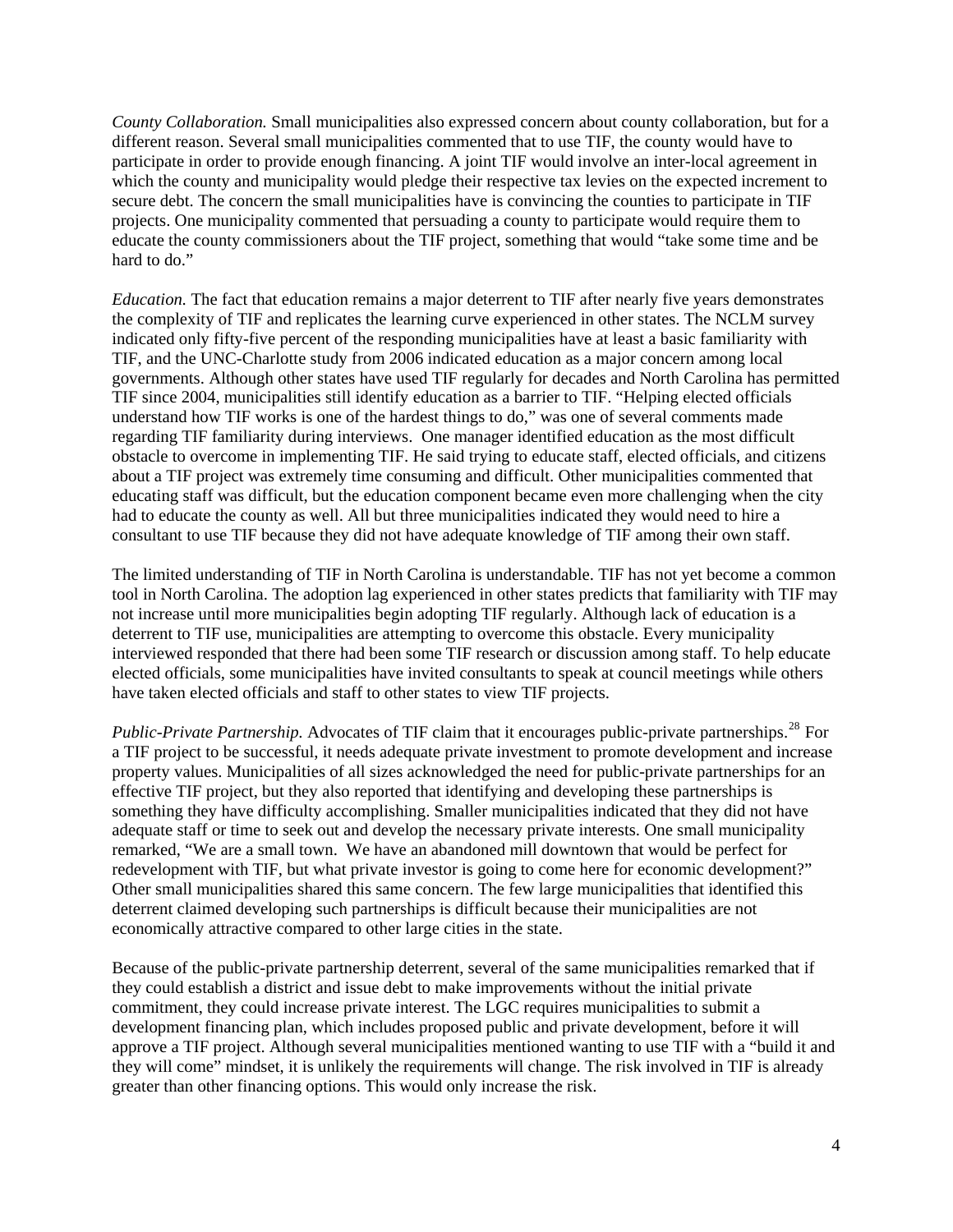*Financial.* The risk involved with TIF increases the rates for TIF bonds. North Carolina municipalities have some of the strongest bond ratings in the country.<sup>[29](#page-6-1)</sup> High bond ratings allow North Carolina municipalities to receive lower interest rates on other types of financing. For this reason, TIF is not a primary option for most municipalities. This is consistent with the findings of the UNC-Charlotte study. One municipality said there was no reason to go through the "headache" of the TIF process when cheaper financing options exist. Interestingly, the larger cities acknowledged the benefit of the self-financing theory of TIF by using synthetic TIF. Instead of issuing debt based on an expected property value increase, the cities have borrowed through Certificates of Participation (COP) to receive a lower interest rate. They then use the revenues generated from the project, including the increase in property value, to repay the COP without affecting the tax rate. In theory, these cities are using TIF but not issuing the debt with the traditional tax increment security.

*"But for."* Many states require a "but for" test before municipalities can use TIF. A "but for" test means the municipality must prove that economic development would not occur in an area unless the municipality uses TIF. The "but for" clause in the North Carolina statutes requires that "the proposed project development financing … is necessary to secure significant new economic development" in the proposed TIF district.<sup>[30](#page-6-1)</sup> The "but for" can often be difficult for municipalities to prove and only is required in seventeen other states.<sup>[31](#page-6-1)</sup> Existing research finds that TIF can be an effective leveraging tool to accelerate development in an already growing area.<sup>[32](#page-6-1)</sup> This finding can deter municipalities from adopting TIF if a "but for" test compromises the project's chance for success. Many municipalities did not mention this deterrent but its prevalence in literature suggests that as TIF becomes more common, more municipalities may identify it as a deterrent to adoption. Interestingly, several of the states where municipalities frequently use TIF, including California, Illinois, and Minnesota, all have "but for" test requirements. This may indicate that "but for" requirements do not necessarily inhibit TIF use.

*Land Area.* North Carolina TIF statutes limit the total area of TIF districts to no more than five percent of municipal land.<sup>[33](#page-6-1)</sup> Two municipalities mentioned the land area restrictions as a deterrent. This is surprising considering previous research suggests that area limits can hinder the potential for greater financial gains.[34](#page-6-1) Much like the "but for" deterrent, the land area restriction could reduce the number of municipalities adopting TIF by reducing the chance for success. In addition, a land area limit could potentially reduce the size of potential projects, which would compound the project scale deterrent. The land area limit has a stronger impact on small municipalities. For some of the smallest municipalities, a five percent area may not be big enough for a project large enough to make TIF a feasible option.

## **Conclusion**

Great expectations accompanied North Carolina TIF legislation in 2003. Although municipalities in other states frequently use TIF, only three in North Carolina have taken advantage of the legislation. This study has attempted to identify deterrents to municipal TIF adoption in North Carolina. Among the deterrents most commonly mentioned by municipalities are the complexity of the TIF adoption process, the lack of large and appropriate projects, the current negative perceptions of TIF, the lack of familiarity with TIF, and the need for county collaboration for TIF adoption. Each deterrent presents an opportunity for state and local officials to consider when evaluating the limited use of TIF in North Carolina.

This study recommends future research to develop potential strategies to facilitate municipal TIF adoption in North Carolina. In developing potential strategies, it is important to remember TIF is only one of several tools available to municipalities for economic development. Municipalities should evaluate if TIF is an appropriate tool for their community before committing to it. Additionally, several deterrents exist because of safeguards in the state statutes intended to counter potential abuses of TIF. State legislators should thoroughly evaluate the implications of policy changes before amending existing legislation.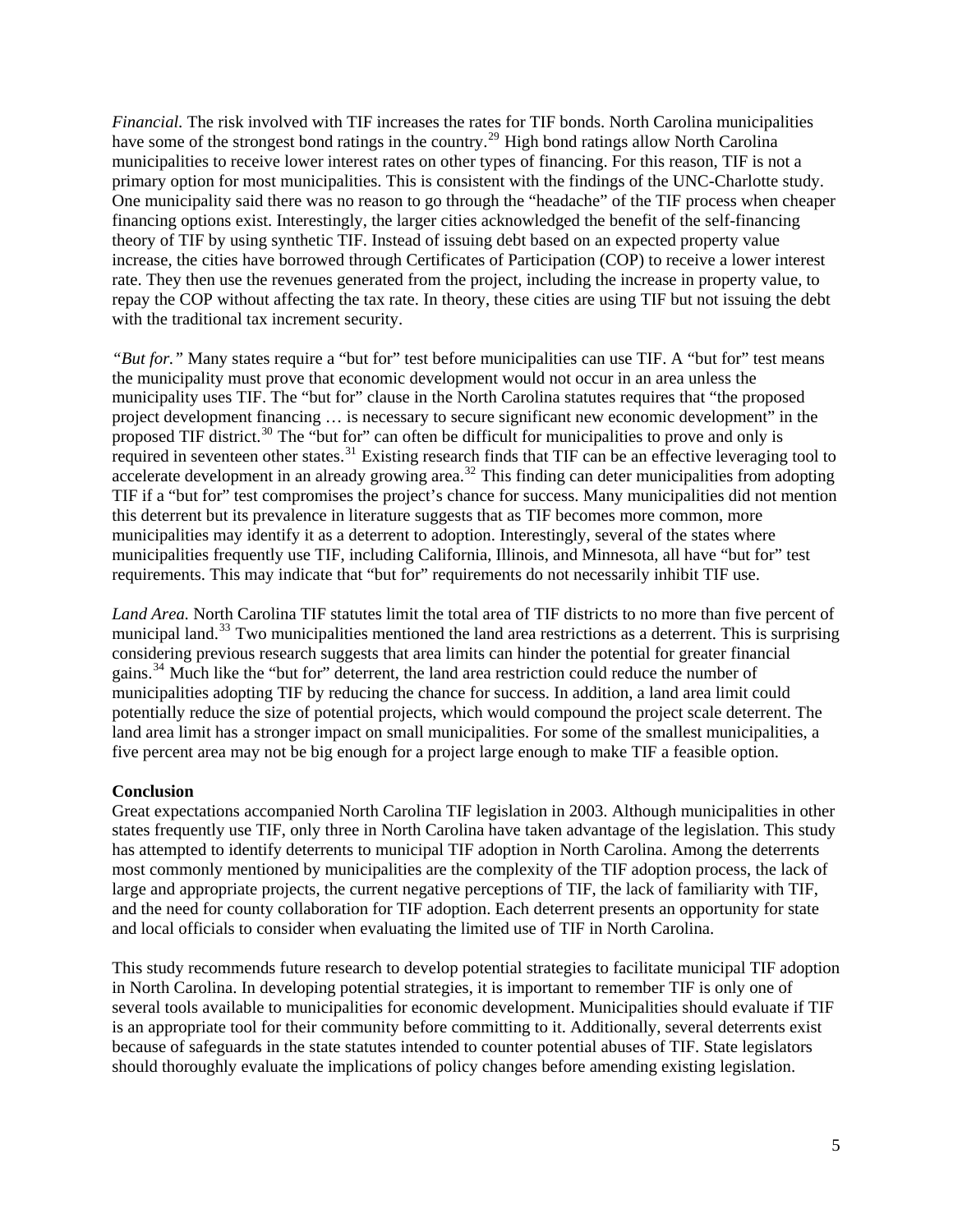[www.cdfa.net/cdfa/cdfaweb.nsf/pages/tifcbuildingresources.html](http://www.cdfa.net/cdfa/cdfaweb.nsf/pages/tifcbuildingresources.html) <sup>9</sup>

 $9$  Huddleston 1984

 $11$  The TIF project in Woodfin is a collaborative project with Buncombe County.

 $12$  There is no clear connection between the early adopters of TIF in North Carolina. The municipalities are in different geographic regions, vary in population, and have implemented distinct projects.

13 Calia 1997; Cox, Mundell, and Johnson 2001; LaPlante 2001; Man 1999

 $14$  Mann 1999

- $16$  Dye and Merriman 1999; LaPlante 2001; Man 1999;
- <sup>17</sup> Man 1999; Man and Rosentraub 1998
- 18 Man from Johnson and Man 2001
- <sup>19</sup> Dye and Merriman 1999; LaPlante 2001; Man and Rosentraub 1998
- $20$  Dye and Merriman 1999; Man 1999
- <sup>21</sup> Dye and Merriman 1999; Man and Rosentraub 1998
- <sup>22</sup> Ott, Bott, and Rassel 2006
- 23 Weber and Goddeeris 2007

<sup>24</sup> "Amendment One: Project Development Financing." NC Department of the State Treasurer online found at [www.nctreasurer.com/NR/rdonlyres/26DF90C8-DF73-4AAF-9832-](http://www.nctreasurer.com/NR/rdonlyres/26DF90C8-DF73-4AAF-9832-3830EA07B089/0/AmendmentOnedraftrevised9205docrevised307.pdf)<br>3830EA07B089/0/AmendmentOnedraftrevised9205docrevised307.pdf

 $\frac{25}{25}$  Johnson and Kriz from Johnson and Man 2001, Connecticut, Illinois, Massachusetts, and New Jersey require approval from a state agency or commission.<br><sup>26</sup> Johnson and Kriz from Johnson and Man 2001<br><sup>27</sup> N.C. G.S. 160A-515.1(e)

- 
- 
- $28$  Man from Johnson and Man 2001

29 Coe 2007

- $30$  N.C. G.S. 159-105(b) (1)
- <sup>31</sup> Johnson and Kriz from Johnson and Man 2001
- <sup>32</sup> Dye and Sundberg 1998; Kriz 2001
- $33$  N.C. G.S. 160A-515.1(b)
- 34 Kriz 2001

<span id="page-6-1"></span><sup>&</sup>lt;sup>1</sup><br><sup>1</sup> Hankins, Ellis, NCLM Executive Director. Personal interview. 18 January 2008.

<span id="page-6-0"></span><sup>&</sup>lt;sup>2</sup> TIF legislation required voter approval of a constitutional amendment in North Carolina because TIF involves local governments pledging tax revenues to secure debt.

<sup>&</sup>lt;sup>3</sup> North Carolina Project Development Financing Act, 2003

<sup>4</sup> North Carolina Project Development Financing Act, 2003

 $^5$  Arizona is the only state without TIF legislation. The state repealed its TIF enabling legislation in 1999.

Man from Johnson and Man 2001

<sup>7</sup> Man from Johnson and Man 2001

<sup>&</sup>lt;sup>8</sup> Council of Development Finance Agencies. Online TIF resource library found at

<sup>10</sup> Nolan and Berlin 2002

<sup>&</sup>lt;sup>15</sup> Dye and Merriman 1999; Man and Rosentraub 1998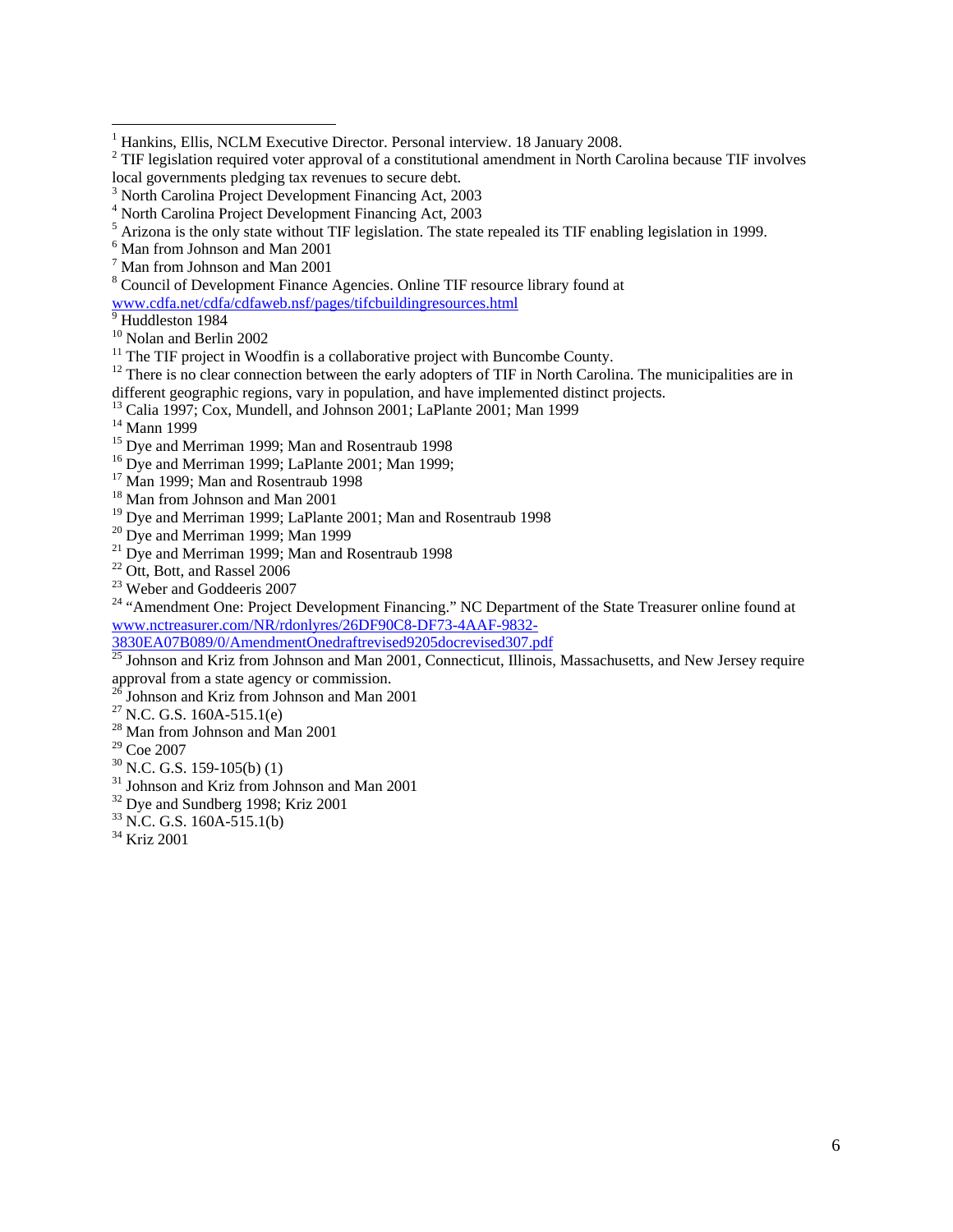#### **References**

- Anderson, John E. "Tax Increment Financing: Municipal Adoption and Growth." *National Tax Journal* 43.2 (1990): 155-163.
- Bruekner, Jan K. "Tax Increment Financing: A Theoretical Inquiry." *Journal of Public Economics* 81 (2001): 321-343.
- Calia, Roland, ed. *Assessing the Impact of Tax Increment Financing in Northeastern Illinois.*  Chicago, IL: The Civic Federation, 1997.
- Coe, Charles K. "Preventing Local Government Fiscal Crises: The North Carolina Approach." *Public Budgeting and Finance* 27.3 (2007): 39-49.
- Cox, Anna M., Morgan M. Mundell, and Thomas G. Johnson. "A Dynamic Simulation of TIF Impacts on Multiple Jurisdictions." *Municipal Finance Journal* 22.1 (2001): 11-40.
- Dye, Richard F. and David F. Merriman. "The Effects of Tax Increment Financing on Economic Development." *Journal of Urban Economics* 47 (2000): 306-328.
- Dye, Richard F. and David F. Merriman. "Tax Increment Financing: A Tool for Local Economic Development." *Land Lines* 18.1 (2006): 2-7.
- Dye, Richard F. and Jeffrey O. Sundberg. "A Model of Tax Increment Financing Adoption and Incentives." *Growth and Change* 29 (Winter 1998): 90-110.
- Huddleston, Jack R. "Tax Increment Financing as a State Development Policy." *Growth and Change*  15.2 (1984): 11-17.
- Johnson, Craig L. and Joyce Y. Man, eds. *Tax Increment Financing and Economic Development: Uses, Structures, and Impact.* Albany, NY: State University of New York Press, 2001.
- Kriz, Kenneth A. "The Effect of Tax Increment Financing on Local Government Financial Condition." *Municipal Finance Journal* 22.1 (Spring 2001): 41-64.
- LaPlante, Josephine M. "Who Uses Tax Increment Financing? Local Government Adoption Catalyst." *Municipal Finance Journal* 22.1 (Spring 2001): 78-97.
- Lawrence, David B. and Susan C. Stephenson. "The Economic and Politics of Tax Increment Financing." *Growth and Change* 26 (Winter 1995): 105-137.
- Local Government Commission. *Amendment One: Project Development Financing.* March 2007. North Carolina Department of the State Treasurer. 28 January 2008 [http://www.nctreasurer.com/NR/rdonlyres/26DF90C8-DF73-4AAF-9832-](http://www.nctreasurer.com/NR/rdonlyres/26DF90C8-DF73-4AAF-9832-3830EA07B089/0/AmendmentOnedraftrevised9205docrevised307.pdf) [3830EA07B089/0/AmendmentOnedraftrevised9205docrevised307.pdf](http://www.nctreasurer.com/NR/rdonlyres/26DF90C8-DF73-4AAF-9832-3830EA07B089/0/AmendmentOnedraftrevised9205docrevised307.pdf)
- Man, Joyce Y. "The Impact of Tax Increment Financing Programs on Local Economic Development." *Journal of Public Budgeting, Accounting, & Financial Management* 11.3 (1999): 417-430.
- Man, Joyce Y. and Mark S. Rosentraub. "Tax increment Financing: Municipal Adoption and Effects on Property Growth." *Public Finance Review* 26.6 (1998): 523-547.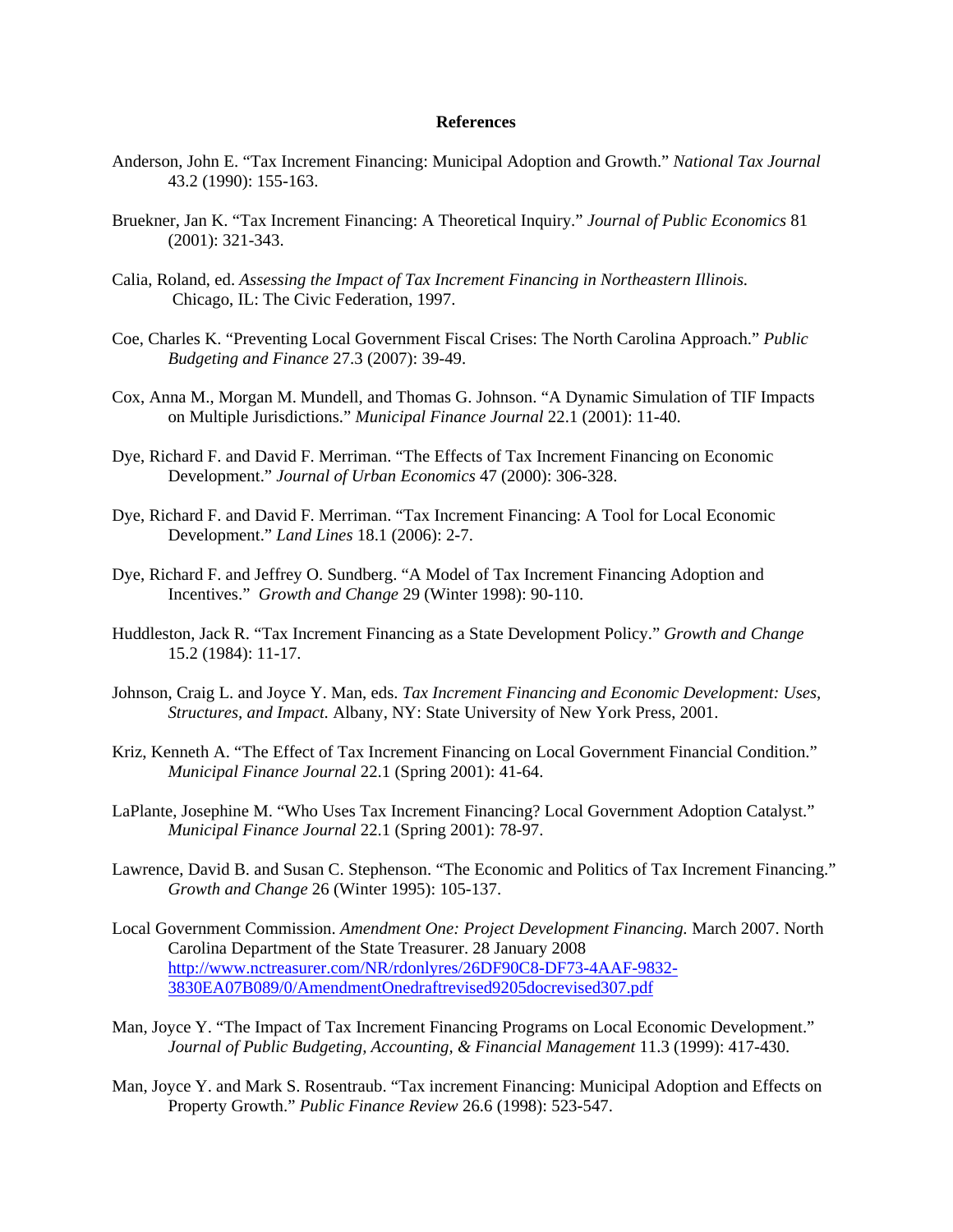- Nolan, Patricia and Helene Berlin. *Who Pays for the Only Game in Town? A Tax increment Financing Impact Study.* Chicago, IL: Neighborhood Capital Budget Group, 2002.
- Nollenberger, Karl. "Tax Increment Financing, the TIF Adoption Decision for Local Government." Working Paper, 2002.
- N.C. G.S. 159-101 to 159-114. "Project Development Financing Act." (2003)

N.C. G.S. 160A-515.1

- Ott, Steve H., Vicki Bott, and Gary Rassel. "Applying Tax Increment Financing in the Charlotte Mecklenburg Region." Working Paper. UNC-Charlotte, 2006.
- Rivenbark, William C. and Shea Riggsbee Denning. "Project Development Financing: Combating Blight and Promoting Economic Development Through Tax Increment Funding." *Local Finance Bulletin* 35 (2006): 1-14.
- Schaeffer, Peter V. and Scott Loveridge. "Toward an Understanding of Types of Public-Private Cooperation." P*ublic Performance & Management Review* 26.2 (2002): 169-189.
- Tax Increment Finance Coalition. *TIF Resource Library*. Council of Development Finance Agencies. 5 November 2007<http://www.cdfa.net/cdfa/cdfaweb.nsf/pages/tifcbuildingresources.html>
- Weber, Rachel and Laura Goddeeris. "Tax Increment Financing: Process and Planning Issues." Working Paper. Lincoln Institute of Land Policy, 2007.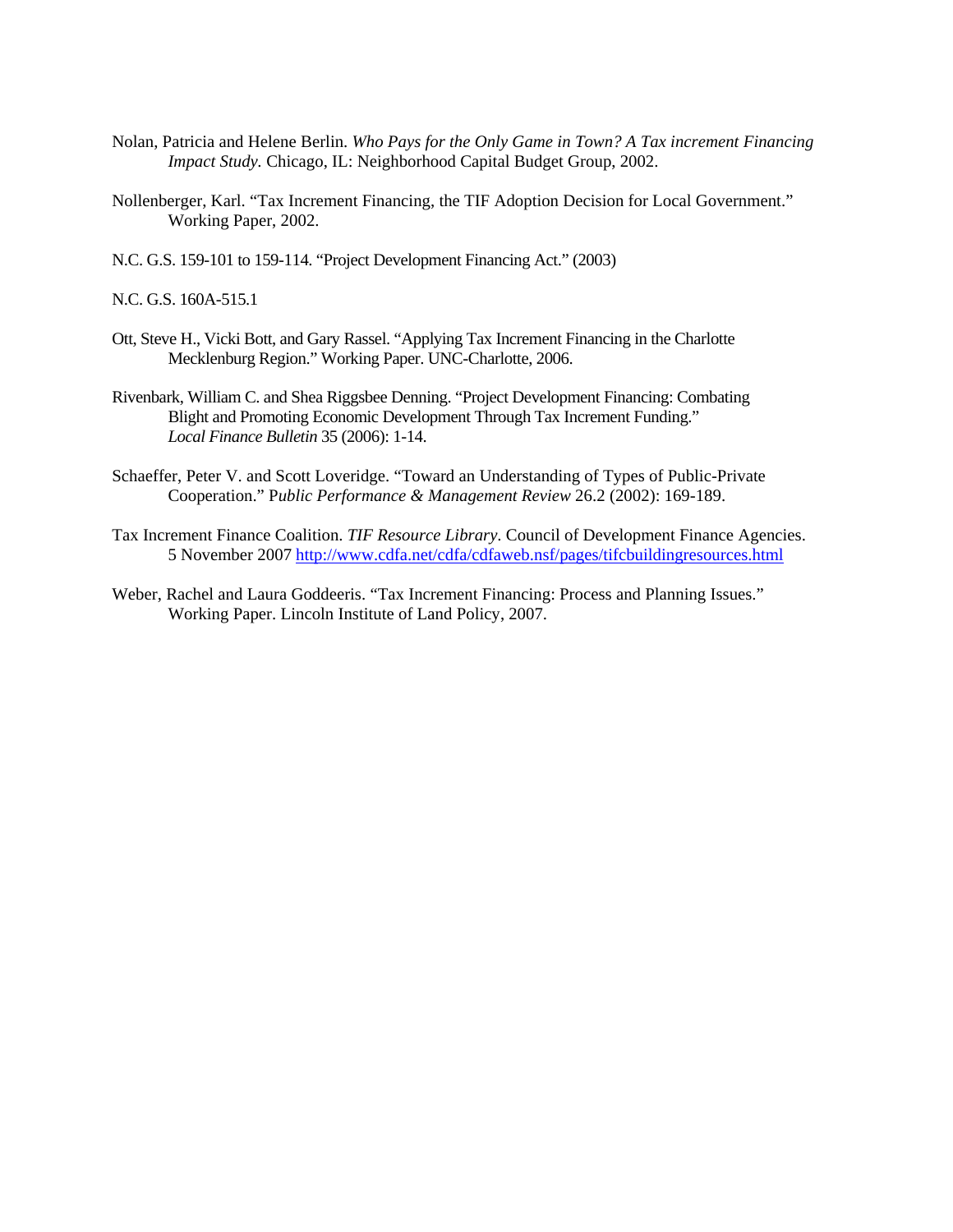# **Appendix A**



## Figure 1: TIF Valuation and Revenue Structure

Adapted from Johnson and Man, 2001, pg. 21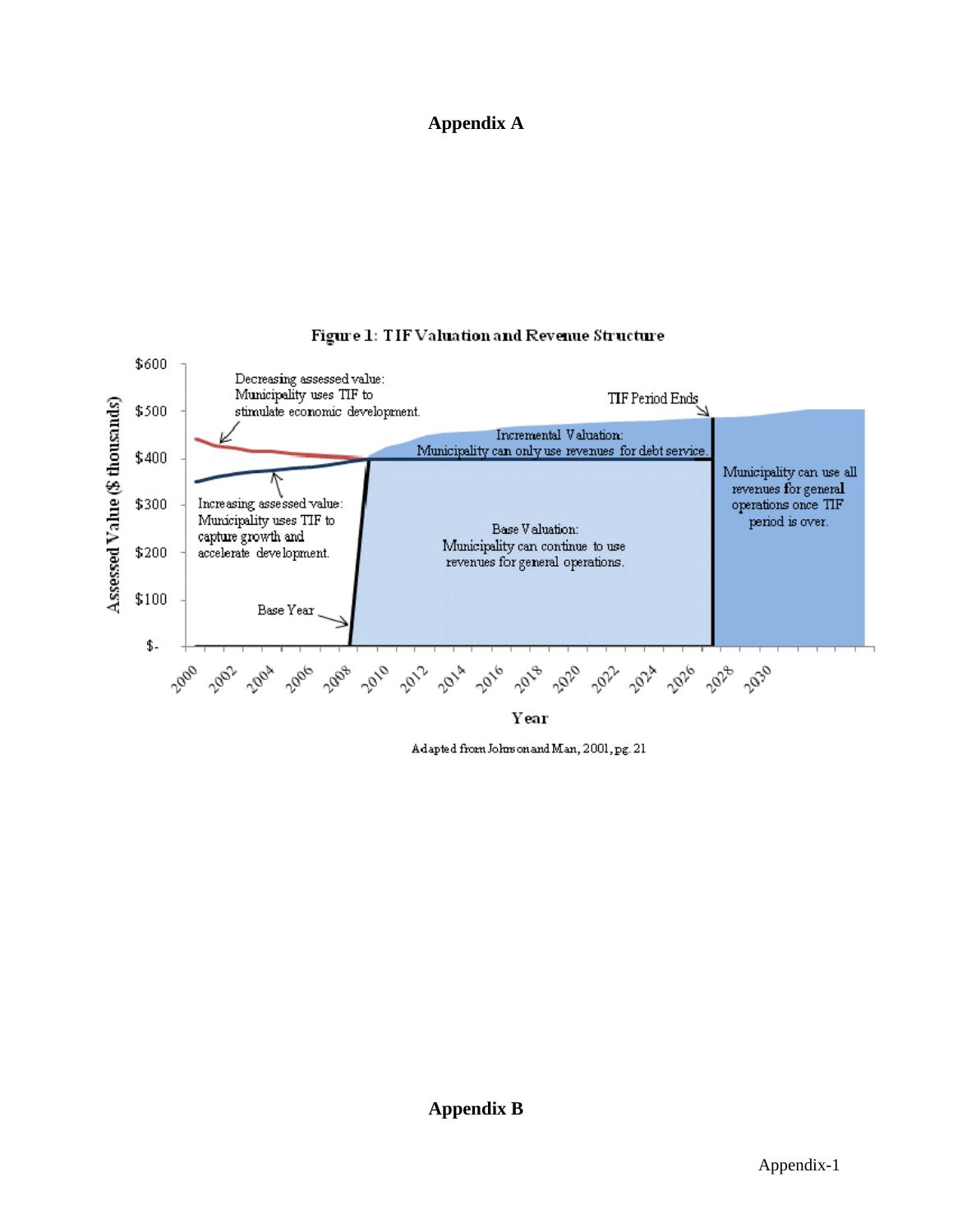## **Tax Increment Financing Interest Survey**

This short survey will be used to gather preliminary information about municipal interest in and familiarity of tax increment financing (TIF). The research is intended to investigate where North Carolina municipalities stand in pursuing TIF as a tool to promote economic development or combat blighted areas. It also will include strategies to increase the utilization rate of tax increment financing in North Carolina. Results from this study are intended to inform government officials at both the local and state levels. Municipal leaders may find this study relevant as they determine what financing methods are best for their jurisdiction. Elected officials, managers, budget and finance officers, economic development professionals, and policy analysts considering TIF will be able to use findings to determine if TIF is a viable financing tool for their jurisdiction. In addition, the findings should provide insight into obstacles other jurisdictions encountered while implementing TIF or reasons for not pursuing TIF. Likewise, the findings will include reasons for using TIF and possible suggestions for overcoming anticipated obstacles.

Thank you for your time and participation in this study. Results of this study will be available to you once the data has been collected and reviewed.

| Municipality Name: |                 |
|--------------------|-----------------|
| Name:              | Position/Title: |
| Phone:             | E-mail:         |

1. What is your level of familiarity of tax increment financing (TIF)?

a. No familiarity b. Slight familiarity c. Basic familiarity d. Full familiarity

2. Has your municipality considered using TIF?

a. Yes b. No

3. What best describes your municipality's current interest in TIF?

a. Not interested b. Not interested, but would like to learn more c. Interested d. Very interested

3a) If not interested, which of the following is the best reason for why not?

a. Lack of information b. Lack of financing expertise in house to use TIF

c. Lack of planning expertise in house to use TIF d. Lack of interest by elected officials

- e. Lack of need for this type of financing f. Other better or more appropriate financing tools
- g. Other \_\_\_\_\_\_\_\_\_\_\_\_\_
- 4. How active has your municipality been in considering TIF? Select ALL that apply.
	- a. Staff discussions b. Staff research c. Administration discussions with elected officials
	- d. Elected official discussions in council e. Conversations initiated *by* business owners about TIF
	- f. Municipal initiated conversations with business owners about TIF g. Municipal initiated

conversation with the LGC h. Other

5. May we contact you or your staff to discuss TIF further?